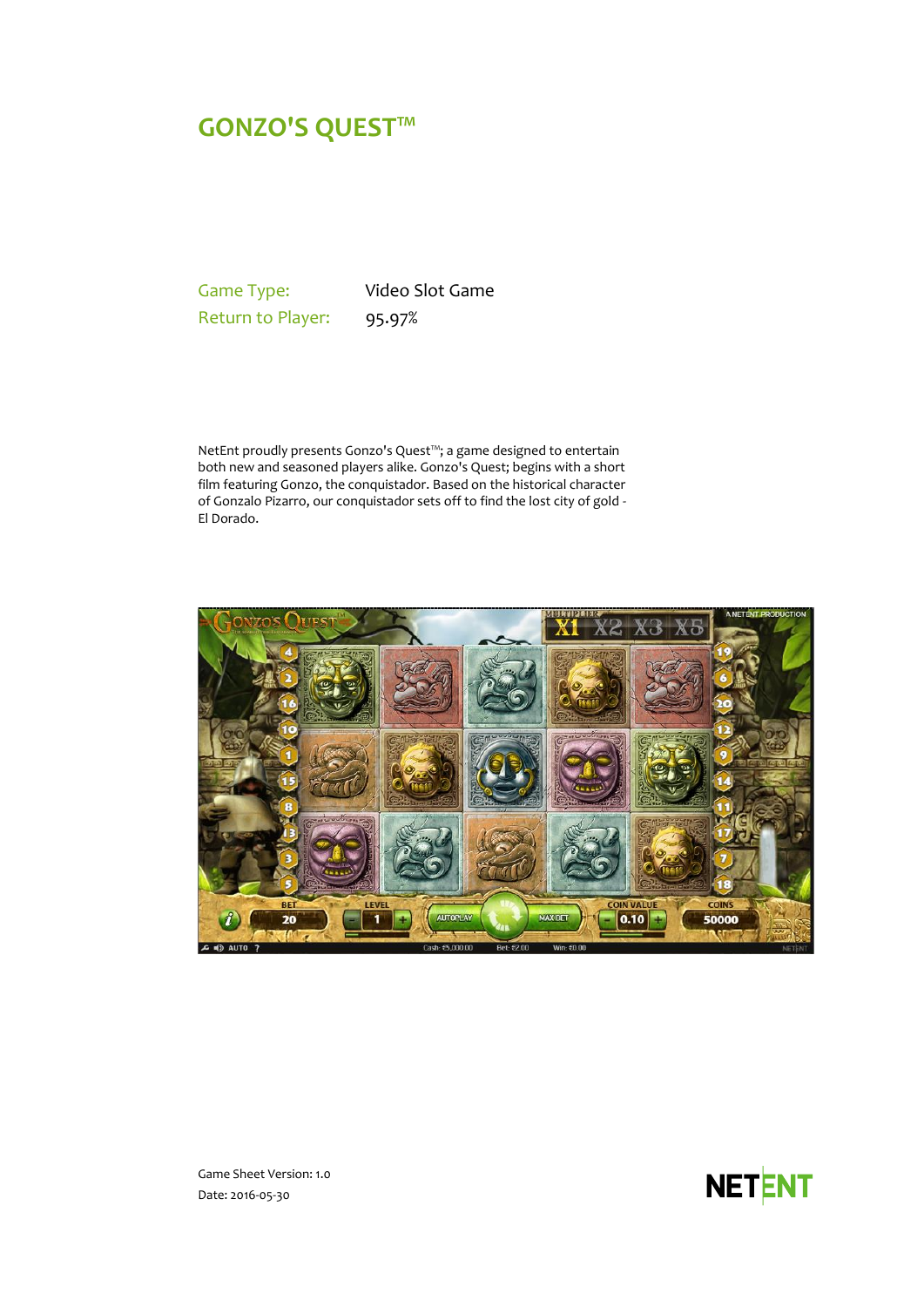# **ABOUT GONZO'S QUEST<sup>™</sup> Game Sheet** Gonzo's Quest™ Game Sheet

| <b>GENERAL INFORMATION</b>                                                    |                                                                                                                                                                                                           |
|-------------------------------------------------------------------------------|-----------------------------------------------------------------------------------------------------------------------------------------------------------------------------------------------------------|
| Game Type                                                                     | Video Slot Game                                                                                                                                                                                           |
| Reel Type                                                                     | Avalanche™                                                                                                                                                                                                |
| Reels, Lines                                                                  | 5 columns, 3 rows, 20 bet lines (fixed)                                                                                                                                                                   |
| Default Bet Levels                                                            | $1 - 5$                                                                                                                                                                                                   |
| Default Coin Values $(\epsilon)$                                              | 0.01, 0.02, 0.05, 0.1, 0.2, 0.5                                                                                                                                                                           |
| Default Min / Max Bet $(\epsilon)$                                            | 0.2 / 50                                                                                                                                                                                                  |
| Minimum Free Round Values<br>(Please check your current free<br>round values) | Bet level 1, 20 bet lines, €0.01 coin value (cost €0.20)                                                                                                                                                  |
| <b>GAME FEATURES</b>                                                          |                                                                                                                                                                                                           |
|                                                                               | ● Avalanche System™ x1 - x5                                                                                                                                                                               |
|                                                                               | Free Falls with x3-x15 multiplier                                                                                                                                                                         |
|                                                                               | Wild substitution                                                                                                                                                                                         |
| <b>PAYOUT</b>                                                                 |                                                                                                                                                                                                           |
| Return to Player                                                              | 95.97%                                                                                                                                                                                                    |
| Default Maximum Win                                                           | €4 688 / 9 375 coins – on a single bet line                                                                                                                                                               |
| Hit Frequency                                                                 | 41.10%                                                                                                                                                                                                    |
| <b>RESPONSIBLE GAMING</b>                                                     |                                                                                                                                                                                                           |
|                                                                               | • Player and casino operator can set the following play limits: Bet & loss<br>per session, day, week or month. Block all play for a specified period<br>of time. Restrict session play length in minutes. |
| Player Limits                                                                 | • Playing for real is restricted by player account funds (i.e. cannot play<br>for credit).                                                                                                                |
|                                                                               | • (Italy jurisdiction only) Player can initially have a maximum of 1.000 $\epsilon$ in<br>the wallet. Since each game is a user session, the player's wallet may<br>exceed this limit during play.        |
|                                                                               | Play for Fun<br>٠                                                                                                                                                                                         |
| Other                                                                         | Variable coin values                                                                                                                                                                                      |
|                                                                               | Variable bet levels                                                                                                                                                                                       |
|                                                                               | G <sub>4</sub> mode                                                                                                                                                                                       |
| <b>TECHNICAL INFORMATION</b>                                                  |                                                                                                                                                                                                           |
| Game ID                                                                       | eldorado not mobile (basic wallet)                                                                                                                                                                        |
|                                                                               | eldorado_not_mobile_sw (seamless wallet)                                                                                                                                                                  |
| Display Resolution                                                            | 1280 x 720                                                                                                                                                                                                |
| Aspect Ratio                                                                  | 16:9                                                                                                                                                                                                      |
| Technology                                                                    | HTML5                                                                                                                                                                                                     |
| Deployment                                                                    | Refer to CasinoModule Help for information about launching<br>CasinoModule games.                                                                                                                         |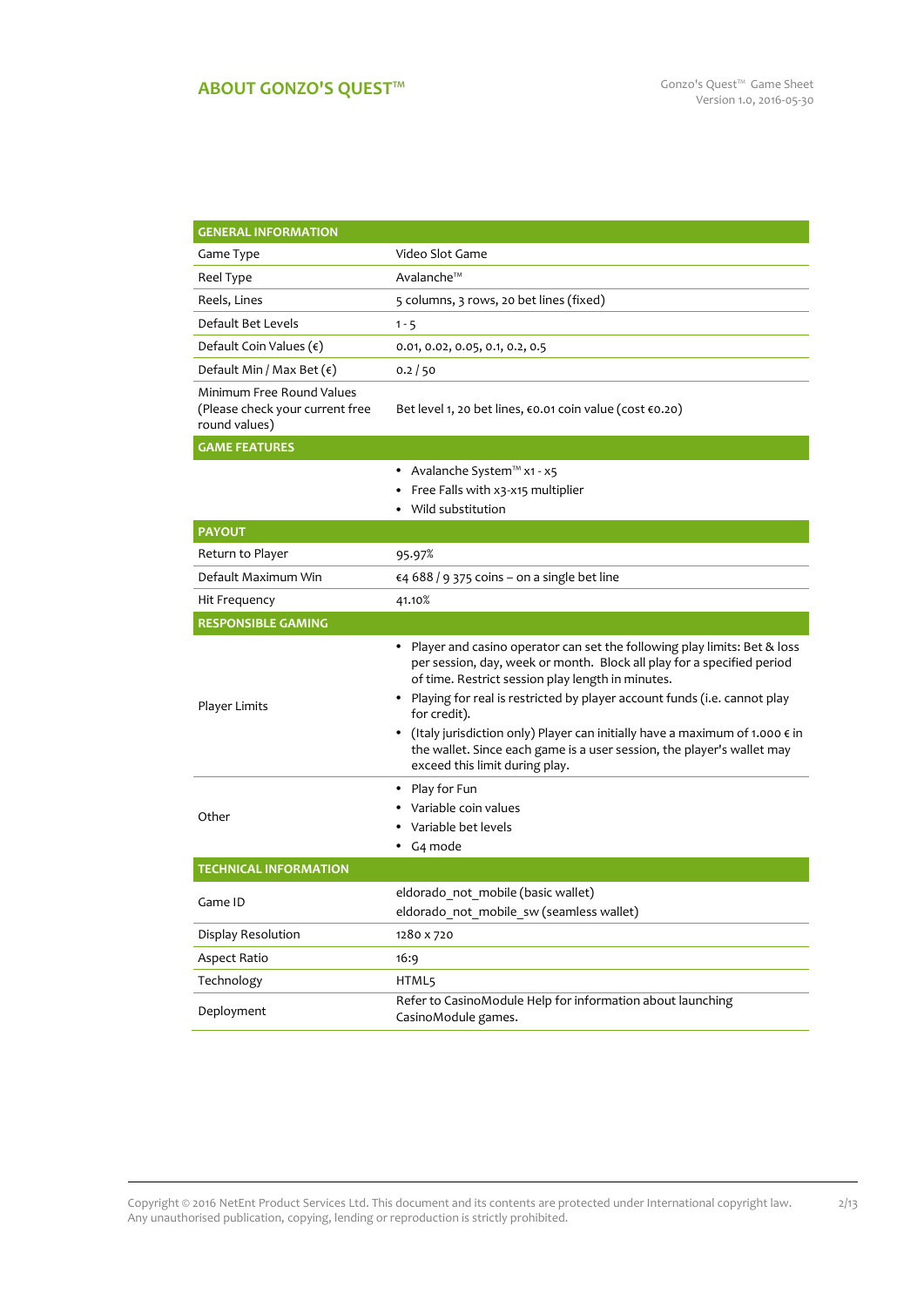

Video slot elements

| Game settings                   |  |  |
|---------------------------------|--|--|
| Intro movie<br>Spacebar to spin |  |  |

Game settings options

# **Game Theme & Graphics**

The game display comprises three main elements - video display area, keypad area, and game panel.

- **Video display area.** The main game reels and the Free Spin reels are displayed in this upper area. In addition, the Information button and information about the maximum possible coin win are shown. The multipliers are visible throughout the game in the top right of the display.
- **Keypad area.** The keypad shows the current bet level (i.e. number of coins wagered per bet line), the current number of bet lines, the available cash in coins, and the current coin value. This area also contains the main game buttons used to select the bet level, bet lines, coin value, and start the game.
- **Game panel.** The game panel at the bottom houses the buttons for game settings, audio, autoplay menus, and the game rules. This area also displays the player's account information and alternates between showing the available cash, current bet, amount won, and player mode (when in Play for Fun mode).
- **Game settings menu.** Gonzo's Quest™ features a new game settings menu that gives the player improved control over their play environment. If their computer and network connection are top-notch, the player can set the Quality for the game as 'High'. In addition, they can choose to enable or disable the game animations and the intro film sequence when they next start the game.



Video slot elements

## **Film Intro, animations and Sound**

Gonzo's Quest™ has been designed to be more than just another video slot - high quality 3D graphics and animation sequences have been created to bring a 16th century story to life for the player. To complement the stunning visuals, we have added game sounds that blend perfectly with the background recording of the beautiful ambience of the Amazon rainforest.

The 30 second intro movie sets the scene for our intrepid explorer, Gonzo. Based on true historical events of 1541, Gonzo follows the footsteps of the conquistador, Gonzalo Pizarro, who set off from his coastal base in Peru to find the lost city of gold known as El Dorado. In our story though, Gonzo is greedy, and decides to take the map and find the treasure for himself.

The player can skip the Intro movie and go straight to the game. The player can also disable the intro movie from the game panel so that they don't have to watch it again when they next start the game.

These animations include:

- 3 random actions for Gonzo during the resting state
- 5 random actions for Gonzo when a bet line win occurs
- 1 special Big Win animation which is triggered when a player has a big win (15x bet amount)
- Symbol animations
- Special symbol animations at the start of the Free Falls feature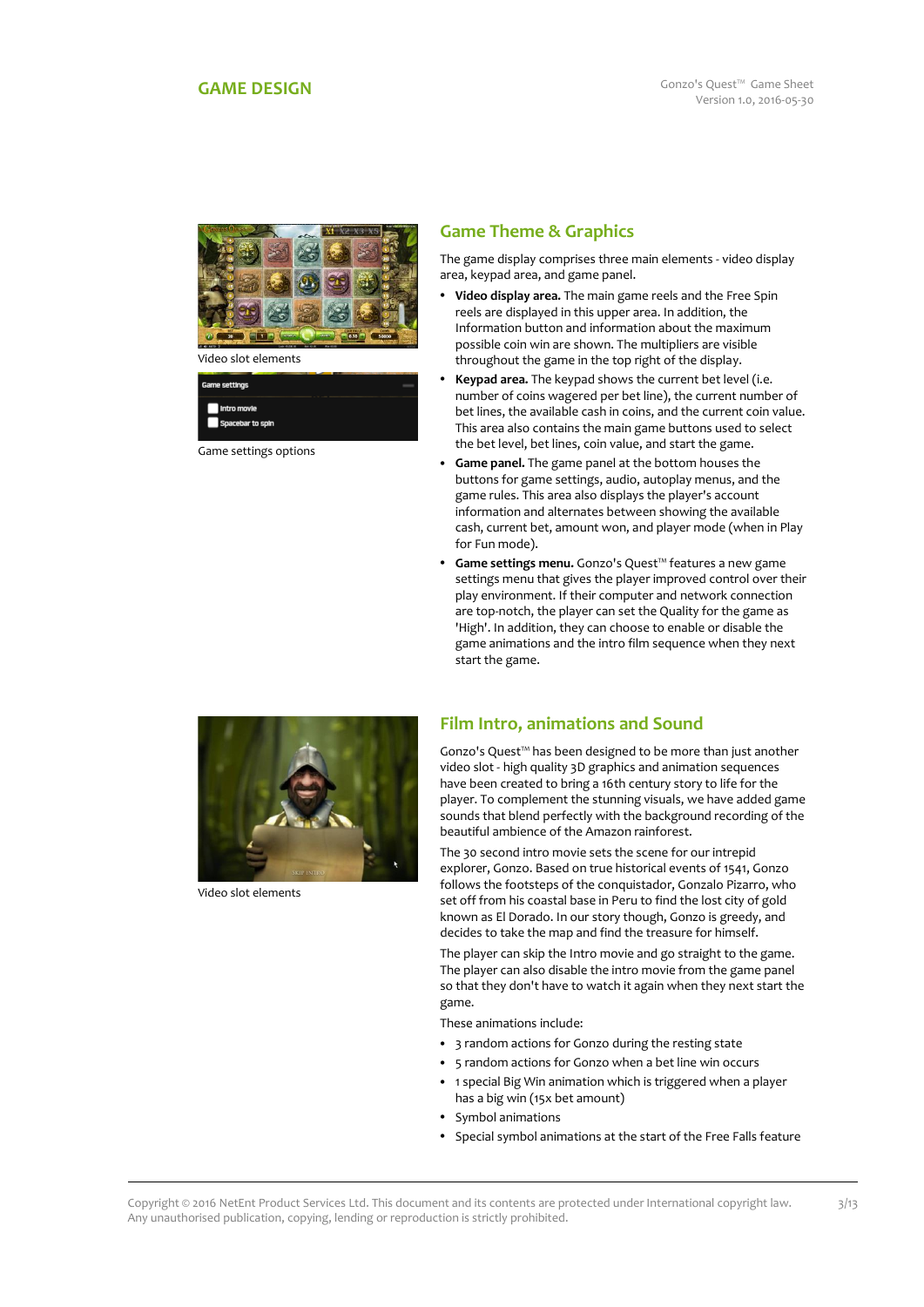Waterfall feature at the side of the game reels To speed up game play, these animations can be disabled by the player in the Game settings panel.

## **Main Game**

 **Game actions.** The buttons on the keypad perform the different game actions:

|                  | Clicking one of the numbered buttons<br>changes the bet level (i.e. number of coins<br>per bet line).                                                               |
|------------------|---------------------------------------------------------------------------------------------------------------------------------------------------------------------|
|                  | Clicking this button starts a game round with<br>the current coin value and bet level.                                                                              |
| <b>MAX BET</b>   | Clicking this button starts a game round at<br>the current coin value with the maximum bet<br>level selected.                                                       |
| 0.10             | Clicking the left and right arrows increases<br>and decreases the coin value. To increase or<br>decrease faster, the player can click and drag<br>the slider below. |
| <b>AUTO PLAY</b> | Clicking AUTOPLAY automatically plays the<br>game for the selected number of rounds.                                                                                |



Symbols dropping into place



Win value presentation



Basic game round

# **Avalanche™**

The game round is made up of a series of Avalanches and if won, a number of Free Falls.

After the player has clicked the Start button, the initial Avalanche of symbols starts the game round. When the symbols have come to rest, winning bet lines are highlighted. If the player has a winning bet line, the win amount is added to the win field, the multiplier is increased, and the second Avalanche of symbols occurs.

There is no limit to the number of avalanches a player may experience in a game round; however, the maximum multiplier is 5 in the basic game and 15 in the Free Fall feature.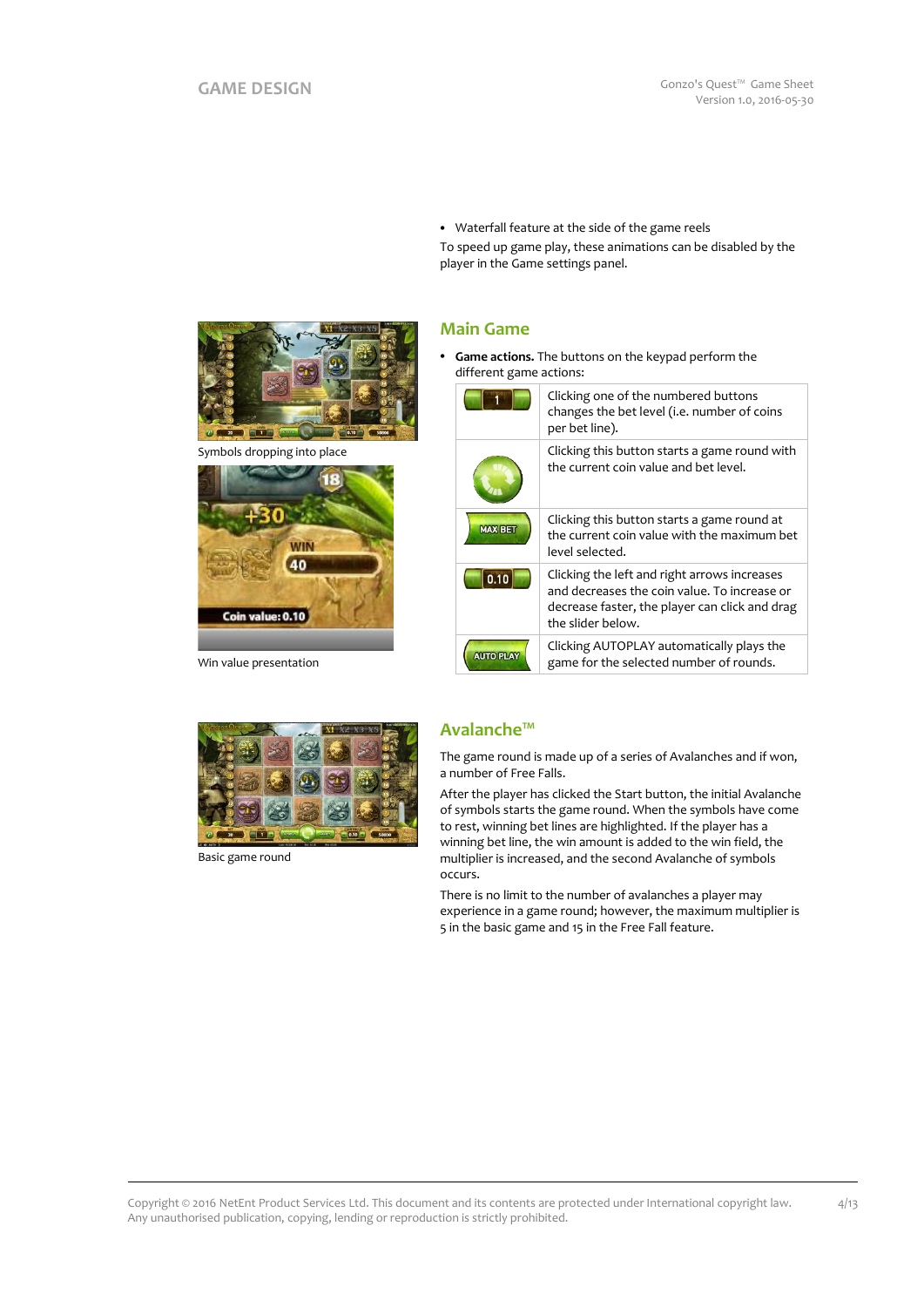

Free Fall symbol



Free Fall start sequence



Free Fall end sequence



Free Fall keypad detail

# **Free Fall Feature**

Gonzo's Quest™ has an animated Free Fall symbol that gives the player a chance to enter the Free Fall feature.

- **Free Fall feature.** When 3+ Free Fall symbols appear in succession on a bet line, starting from the leftmost reel, 10 Free Falls are won. If 3+ Free Fall symbols appear on two bet lines then 20 Free Falls are won.
- **Animation.** A short animation sequence sees the symbols part, as if they were a gateway. Gonzo walks through the gate and heads towards the golden pyramid. The keypad changes and the symbols take on a more golden hue for the duration of the Free Falls feature. A dynamic sign informs players how many Free Falls remain.
- **Re-triggered Free Fall.** During Free Fall, 3 or more Free Fall symbols give additional Free Falls.
- **Free Fall wins.** Wins during Free Fall are multiplied by the multiplier displayed at the top of the game. The maximum multiplier in Free Falls is x15.
- **Free Fall end sequence.** At the end of Free Fall, a short animation sequence plays to signal the end of the Free Fall feature and the return to the main game. The coins won during Free Fall are shown in the Win display. The game round continues where it left off when Free Fall was won, and any additional winnings are added to the Win display. At the end of the game round, a win presentation dialogue appears that shows the total coin amount won during that game round, including Free Fall winnings.



Wild symbol

## **Wild Substitution**

Gonzo's Quest™ has a Wild symbol that animates when displayed on a winning bet line.

Regular Wild substitution. The Wild symbol substitutes for any symbol, including Free Fall symbols, to complete winning Bet lines.

The Wild symbol changes its look to mimic whichever symbol it is replacing on the winning bet line.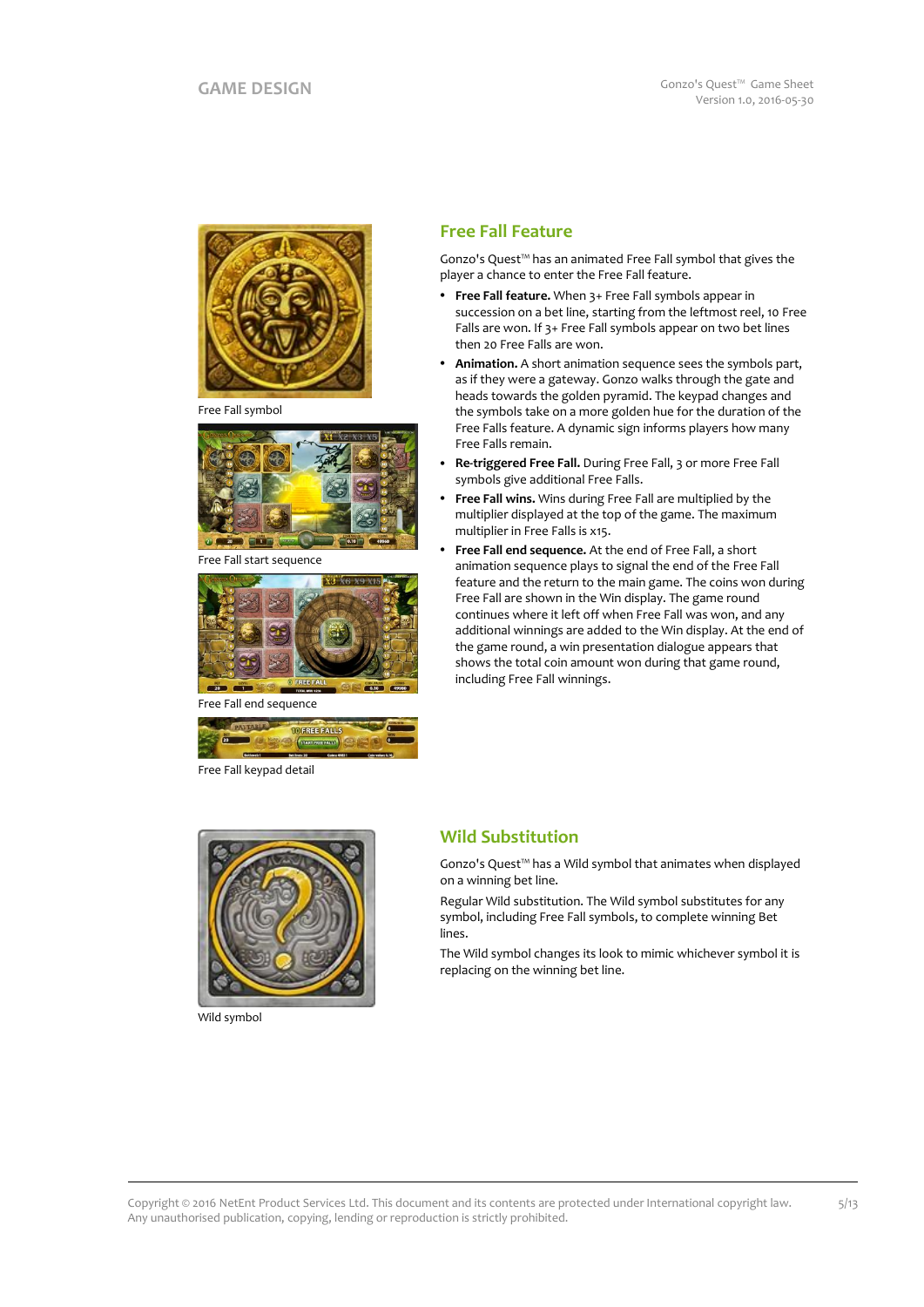

Paytable page 1



Paytable page 2



Paytable page 3

# **Paytable**

The comprehensive 3-page paytable gives details about the win multipliers for each Avalanche, as-well-as the usual information about each symbol and multiplier.

Avalanche multipliers. A simple table on the first page shows what the win multiplier will be in each Avalanche for both the basic game and Free Fall feature.

Free Fall and Wild symbols. Details about these symbols are shown on page 2.

Medium and Low value symbols. Their multipliers per bet line are presented on page 3.

For a combination of symbols to be a winning combination, at least 1 of the symbols must be displayed on the first reel, and the remaining symbols must be next to each other.

Players click Information button to display the paytable.

To return to the game, players click the return to game arrow.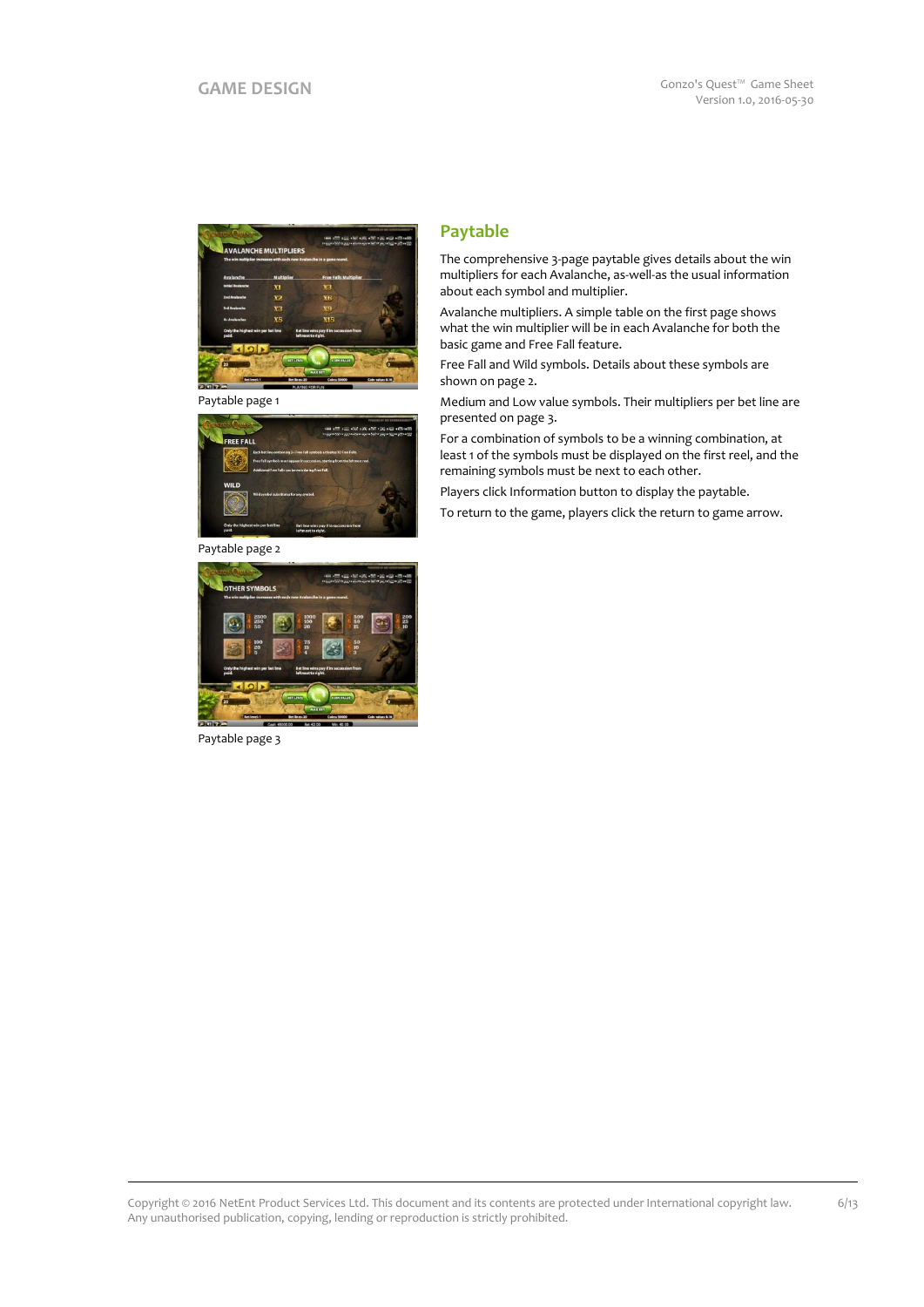# **Bet Lines**

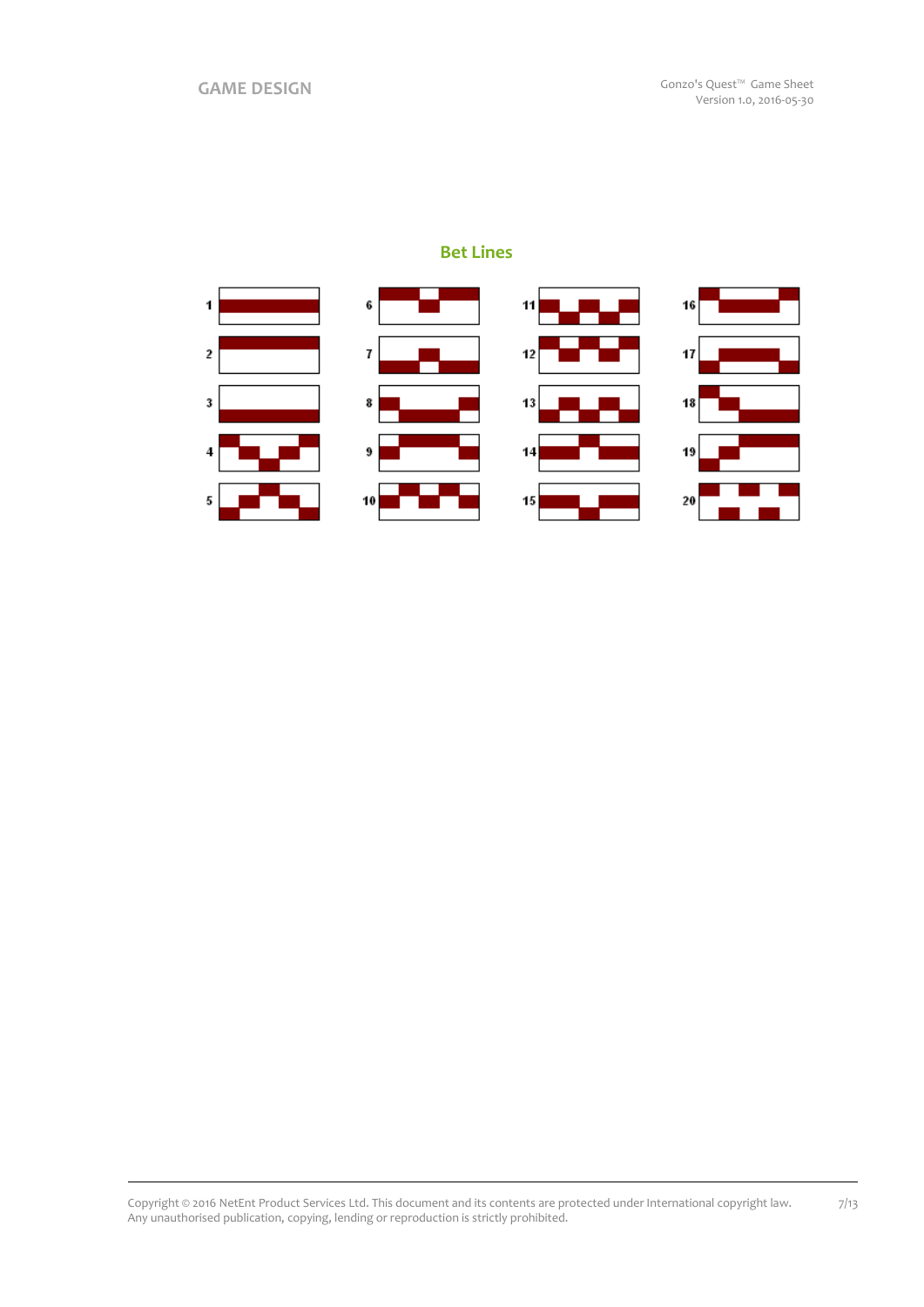### **Payout Summary**

### GAME RETURN TO PLAYER (RTP)

- Total game: 95.97%
- Bet lines in main game: 65.3%
- Bet lines in Free Falls: 30.7%

### HIT FREQUENCY

- Main Game / Free Falls
- Any win: 41.1% / 54.4%
- Avalanche  $1 -$  Any win:  $12.5\frac{8}{25.2\%}$
- Avalanche  $2 Any win:  $3.1\% / 11.5\%$$
- Avalanche  $3 -$  Any win: 0.5% / 4.7%
- Avalanche  $4 Any win: 0.03% / 1.7%$
- Avalanche  $5 -$  Any win: 0.003% / 0.6%
- Avalanche  $6 -$ Any win:  $-$  / 0.2%
- Avalanche  $7 -$  Any win:  $/ 0.05\%$
- Avalanche  $8 -$  Any win:  $-$  / 0.007%

#### MAXIMUM PAYOUT

Main game: €4 688 / 9 375 coins

**Note**: The maximum win of a game round may be higher than the maximum coinciding win, since a game round may include several falls.

### PAYOUT RULES IN MAIN GAME

- The win multiplier increases with each new Avalanche within a game round.
- Maximum win multiplier x5.

#### PAYOUT RULES IN FREE FALL

- Free Falls pay win x Multiplier. Maximum win multiplier is 15.
- The win multiplier increases with each Avalanche in a Free Fall.
- Additional Free Falls can be won during Free Falls.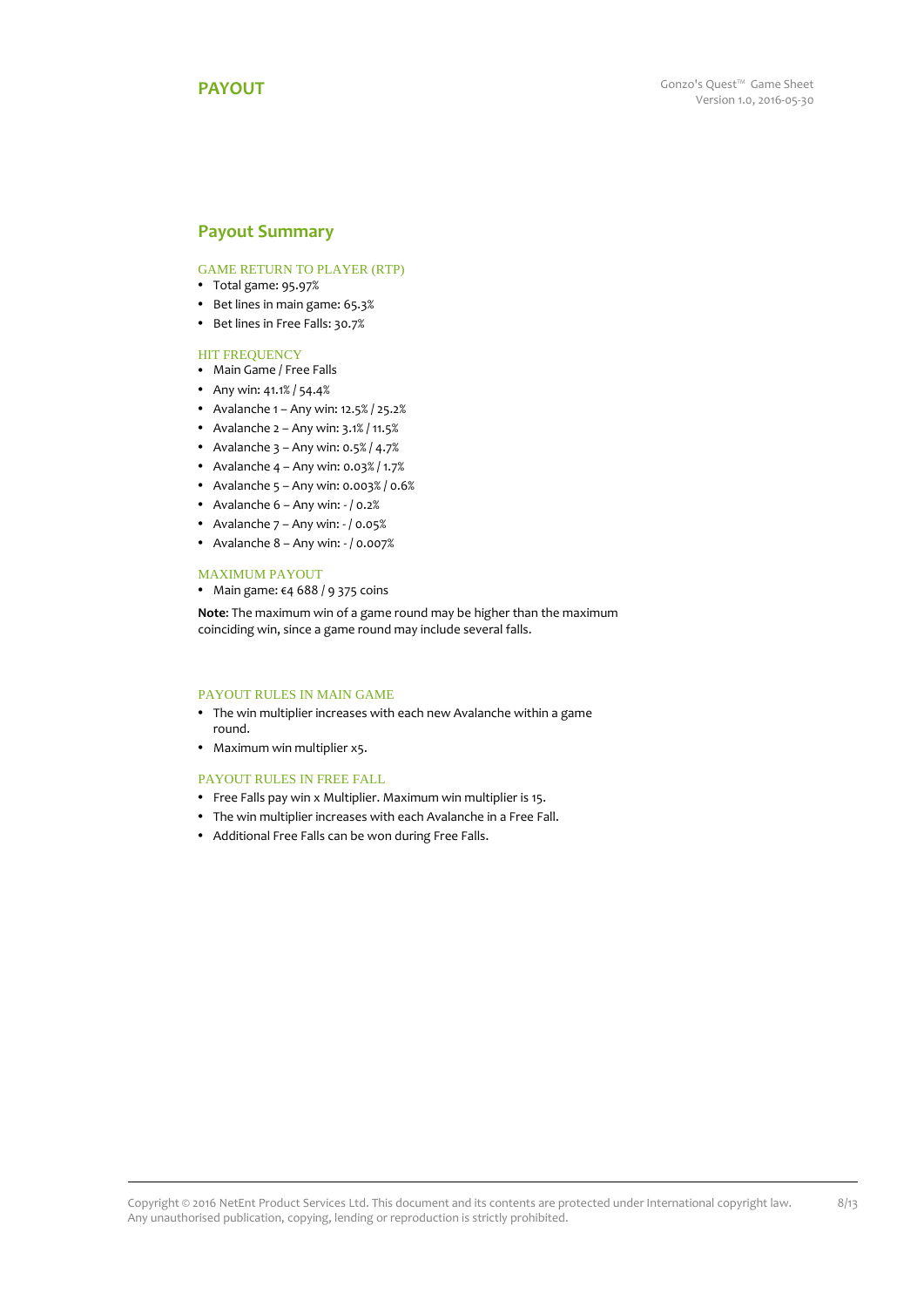# **Paytable**



Paytable page 1

| <b>FREE FALL</b> | A NETENT PRODUCTION<br>1 mm 2 2 3 mm 4 kg 5 pm 6 3 7 mm 8 mm 9 10 10 10 h<br>11 a = 12 a + 13 a = 14 m = 15 m = 16 m = 17 m = 18 m = 19 = 20 = 20                              |
|------------------|--------------------------------------------------------------------------------------------------------------------------------------------------------------------------------|
|                  | Each bet line containing 3 Free Fall symbols activates 10 Free Falls.                                                                                                          |
|                  | Free Fall symbols must appear in succession, starting from the leftmost reel.                                                                                                  |
|                  | Additional Free Falls can be won during Free Fall.                                                                                                                             |
| <b>WILD</b>      |                                                                                                                                                                                |
|                  | Wild symbol substitutes for all symbols.                                                                                                                                       |
|                  | Only the highest win per bet line is paid.<br>Bet lines win if the winning symbols are in succession from the leftmost reel to right.<br>Malfunction voids all pays and plays. |

Paytable page 2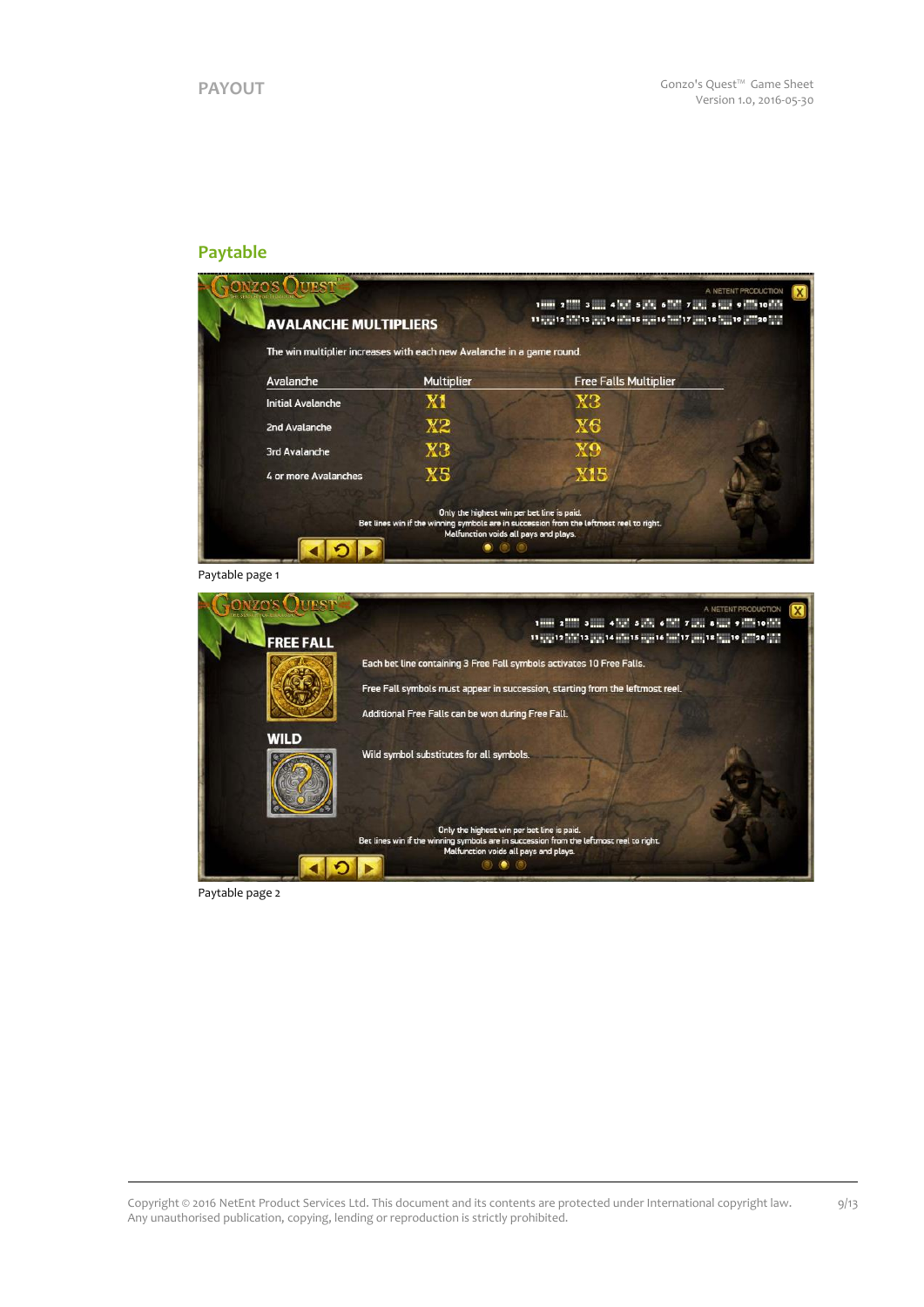

Paytable page 3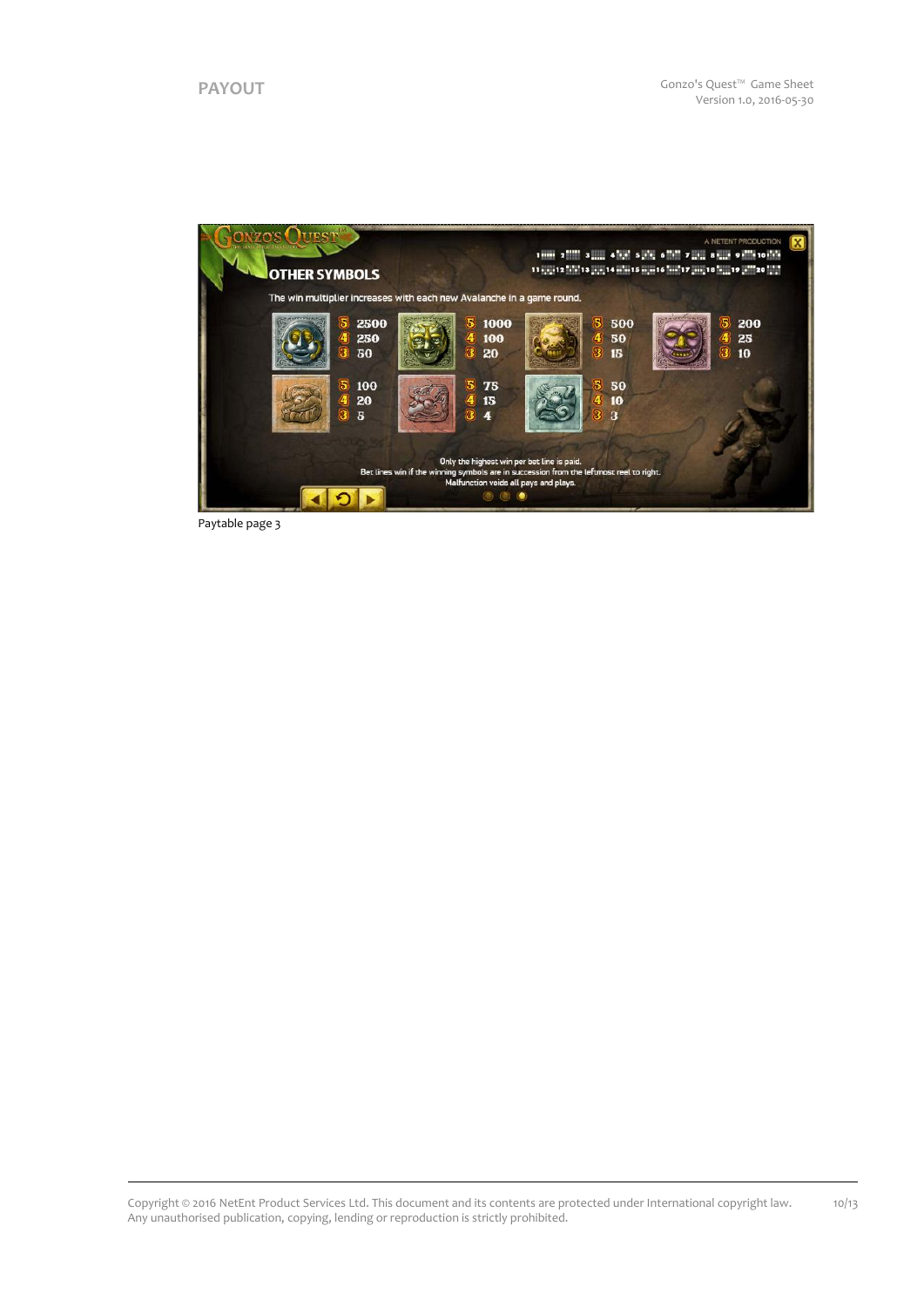# **Randomisation**

#### RANDOM NUMBER GENERATOR (RNG)

The algorithm used for random number generation (RNG) is Fortuna, a cryptographically secure pseudorandom number generator (PRNG) devised by Bruce Schneier and Niels Ferguson. For more information, see the document Random Number Generation.

The Random Number Generator and its implementation has been tested and approved/certified for randomness according to prevailing industry standards by an accredited, independent, 3rd party test facility.

#### ALGORITHM FOR A RANDOM REEL POSITION

A reel represents an array of symbols where each symbol has an index ("a position").

- 1. A random number between 0 (zero) and the length of the reel is acquired.
- 2. The random number is added to the game as "the new reel position to use".

### **Malfunction Management**

If a player attempts to access a game using an invalidated session, (for example, due to inactivity or system restart) an error message is displayed in the game. The player can then log on again and resume game play. The game state is always stored so the player can resume game play exactly where he or she left off.

In case of an HTTP error, network timeout or server error a "technical error" message will be displayed to the player and the game will stay in an "unavailable" state until the player reloads the game at a time when the game becomes available.



If a session times out, a "session timeout" message will be displayed to the player and the game will stay in an "unavailable" state until the player reloads the game.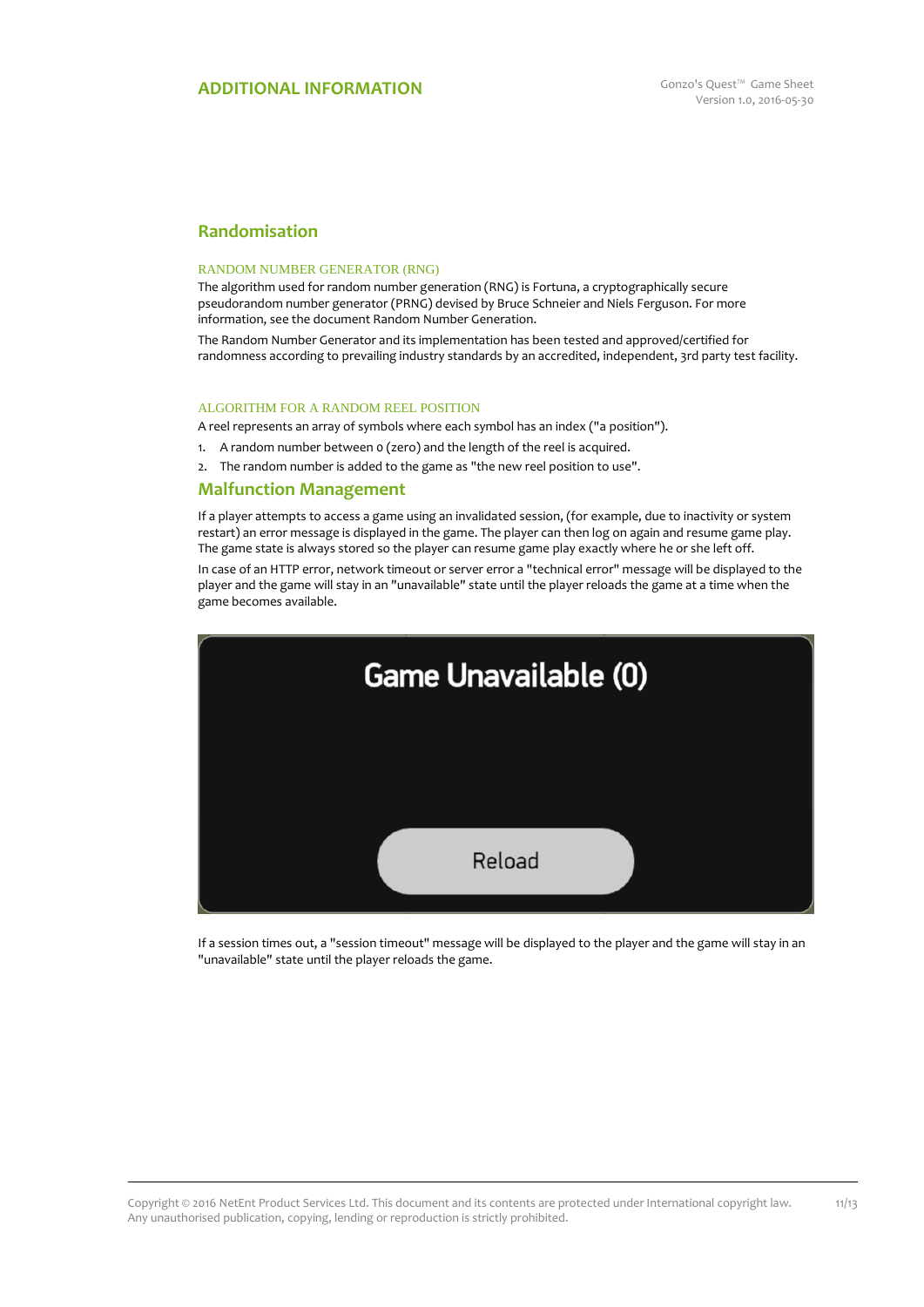

In case of an "out of money" event, an "out of money" message will be displayed to the player and the game will stay in an "unavailable" state until the player reloads the game.



(Italy jurisdiction only) Further information on management of malfunctions is also described in section 3.2.1 of the Gaming Platform (Progetto Della Piattaforma Di Gioco) document. This document provides details on how a player is informed of balance return payments and the technical process.

Information regarding session timeouts and malfunctions is provided to the player via the game rules. Specifically, the player is informed that "In the event of malfunction of the gaming hardware/software, all affected game bets and payouts are rendered void and all affected bets refunded."

### **Information to the Player**

Players receive a response required message every hour of continuous play: They cannot continue playing unless they respond to the message which provides them with details about the amount bet and won so far during game play.

Players also have access to their game session history and game rules from within the game at all times.

### **Game Simulation**

A demo version of the game is available at http://www.netent.com/games/